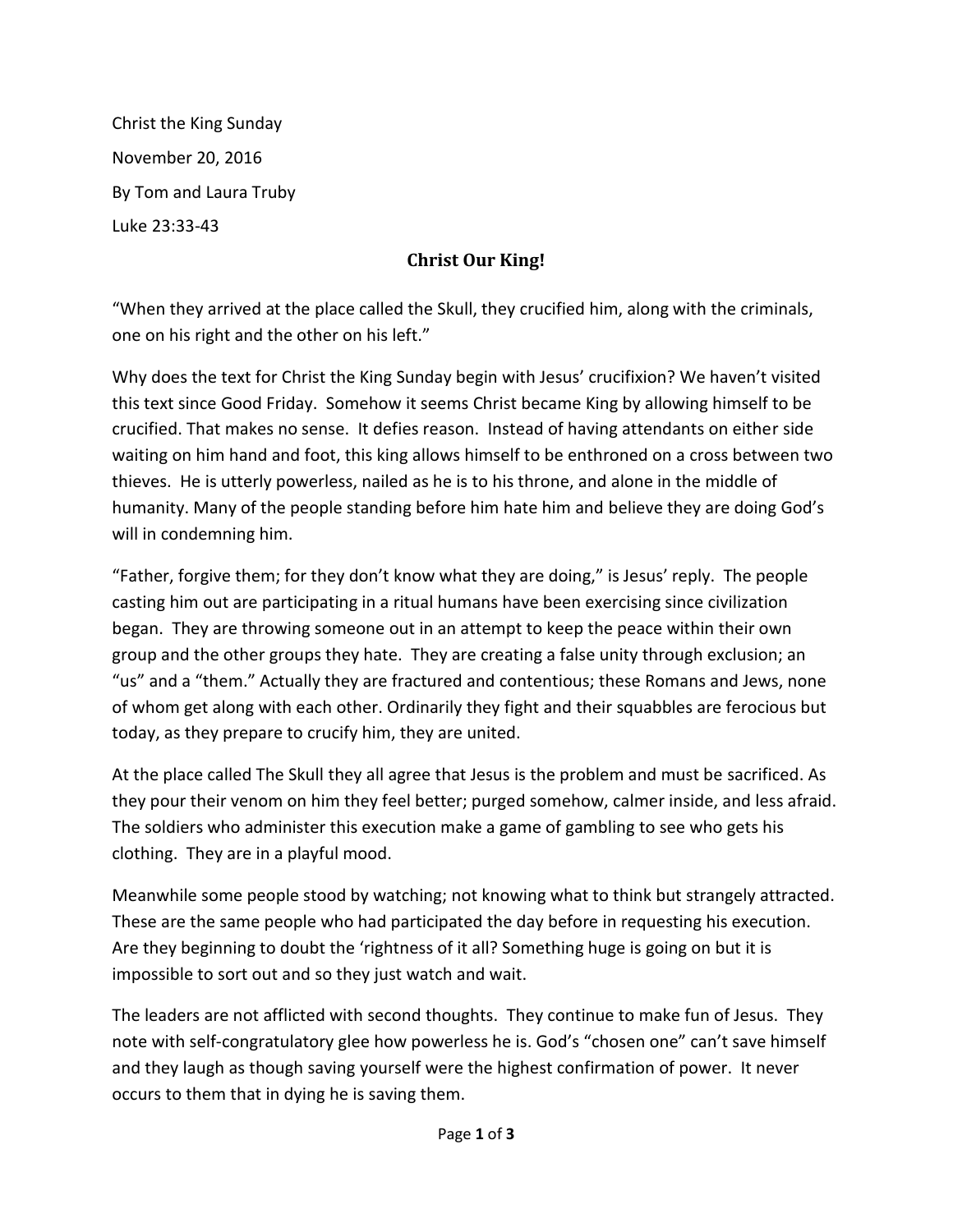The soldiers join in the fun. They "also mocked him, coming up and offering him sour wine, and saying, 'If you are the King of the Jews, save yourself.'" For the first time the word 'king" has been broached. Is this why this text is used on Christ the King Sunday?

Luke tells us they installed a sign above Jesus' head that reads "This is the King of the Jews." The words drip with sarcasm. For years Jews had believed a king, a "righteous Branch" was coming who would deliver them from the Romans. In their most expansive moments this king would be a gift to the whole world. The Romans mock the Jews and say "Look at your king now?" This is what happens to kings who don't come from Rome.

The thieves on either side of Jesus don't agree with each other. One joins the leaders and soldiers in ridiculing Jesus. The other rebukes the first noting that both of them deserve their punishment for Jesus has done nothing wrong. The second recognizes that Jesus is an innocent man.

Using James Alison's interesting image, what if all of this is a "strange act of communication?" Alison halts time like a photograph at the moment just before the crucifixion ends and pictures a meteor that has entered earth's atmosphere and is about to make contact with the earth. Upon impact the earth will be changed forever and a new kind of kingdom will began to be seen. This kingdom is still in formation but the meteor's impact that started it has already happened. It happened between two thieves when the central figure in history became human and allowed himself to be crucified to show us what we do. This is "the strange act of communication."

When meteors hit the earth they create a huge concavity, a hole that gives witness to the meteors density, speed and power. Some say the Hudson Bay in Canada or the Caribbean basin may have been caused by a meteor. Alison poses that Jesus' death was like a meteor hitting the earth and what gets blown out when Jesus dies is death itself. A kingdom without death or the threat of it, without coercion or aggression is a new kingdom unlike any on this earth. This is the kingdom Jesus brings and he is its king.

When Jesus died and rose again and his followers had time to absorb the truth of it, it impacted them like a meteor hitting earth and changed them forever. In the text from Colossians the writer measures the immensity of Jesus' impact. He searches for phrases strong enough to capture the density and power of an event that changed all life on the planet forever. Here is what the writer said about Jesus the Christ:

*He is the image of the invisible God….He rescued us from the power of darkness and transferred us into the kingdom of his beloved Son….He enabled you to share in the inheritance of the saints in the light….In him all the fullness of God was pleased to dwell,*